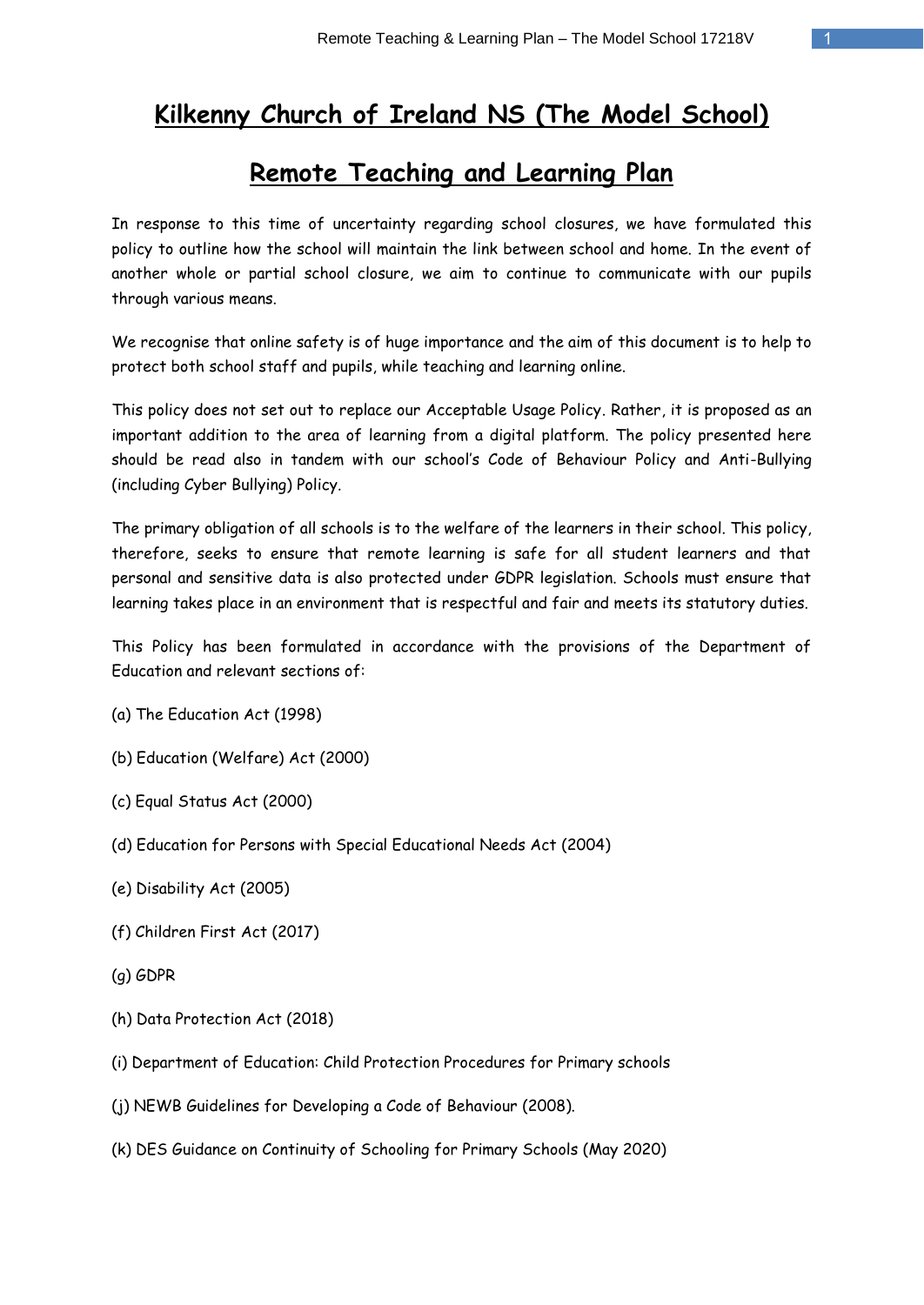(l) DES Guidance on Continuity of Schooling: *Supporting Primary Pupils at very High Risk to Covid 19* (August 2020)*.*

This is a working document. As we continue to explore options available to support distance learning, the document will be updated accordingly.

*Remote Teaching and Learning Provision specifically for the following Covid 19 related scenarios;*

## *A. Provision for children who are at very high risk to Covid 19:*

*The school will engage directly with relevant parents, regarding remote educational provision for children who are deemed to be at very high risk to Covid-19 (see HSE Guidelines) where medical certification has been provided to the school.* 

*B. In the case of all other children who are instructed to self-isolate by their GP or HSE Public Health, educational provision will be provided as follows:* 

- *1. Children who are awaiting Covid 19 test results for themselves or a family member and have been instructed by their GP to isolate at home for a few days. These pupils will be supported to catch up on their learning on their return to school*
- *2. Children isolating at home on instruction from their GP due to a confirmed case within their own family/close contact outside of school (14-day isolation period). These pupils will be supported to catch up on their learning on their return to school*
- *3. School POD instructed by HSE Public Health to self-isolate. Teacher will link in with the pupils via See-Saw/ Aladdin Connect App*
- *4. School bubble (whole class) instructed by HSE Public Health to self-isolate (for the specified isolation period). Teacher will engage with the bubble daily on Seesaw, Aladdin Connect App and as required on Zoom*
- *5. Whole school closure as instructed by HSE Public Health (duration of closure will be advised by Public Health)Teachers will engage with pupils, using a blended approach of pre-recorded lessons, Seesaw/Aladdin Connect App/Zoom.*

*Please note that the current situation is quite fluid and these circumstances may vary throughout the year.* 

#### **Context**

Teaching and Learning is always evolving, especially, as we move deeper into the 21st century. Developments in IT provide us all with great opportunities as learners and teachers. Never before has there been greater scope to learn using technology and it continues to change the learning relationship between teachers and students. Advances in technology mean that assignments can be delivered remotely and that greater access to information on the internet affords the opportunities for real learning to take place under the watchful and professional guidance of the teacher. However, whether a child is being directed remotely or via a traditional classroom environment, it is very important that all partners are aware that once a learning exchange takes place between a student and teacher, whether at home or school, the same statutory rules apply i.e. the school's Code of Behaviour and all of the school's policies apply.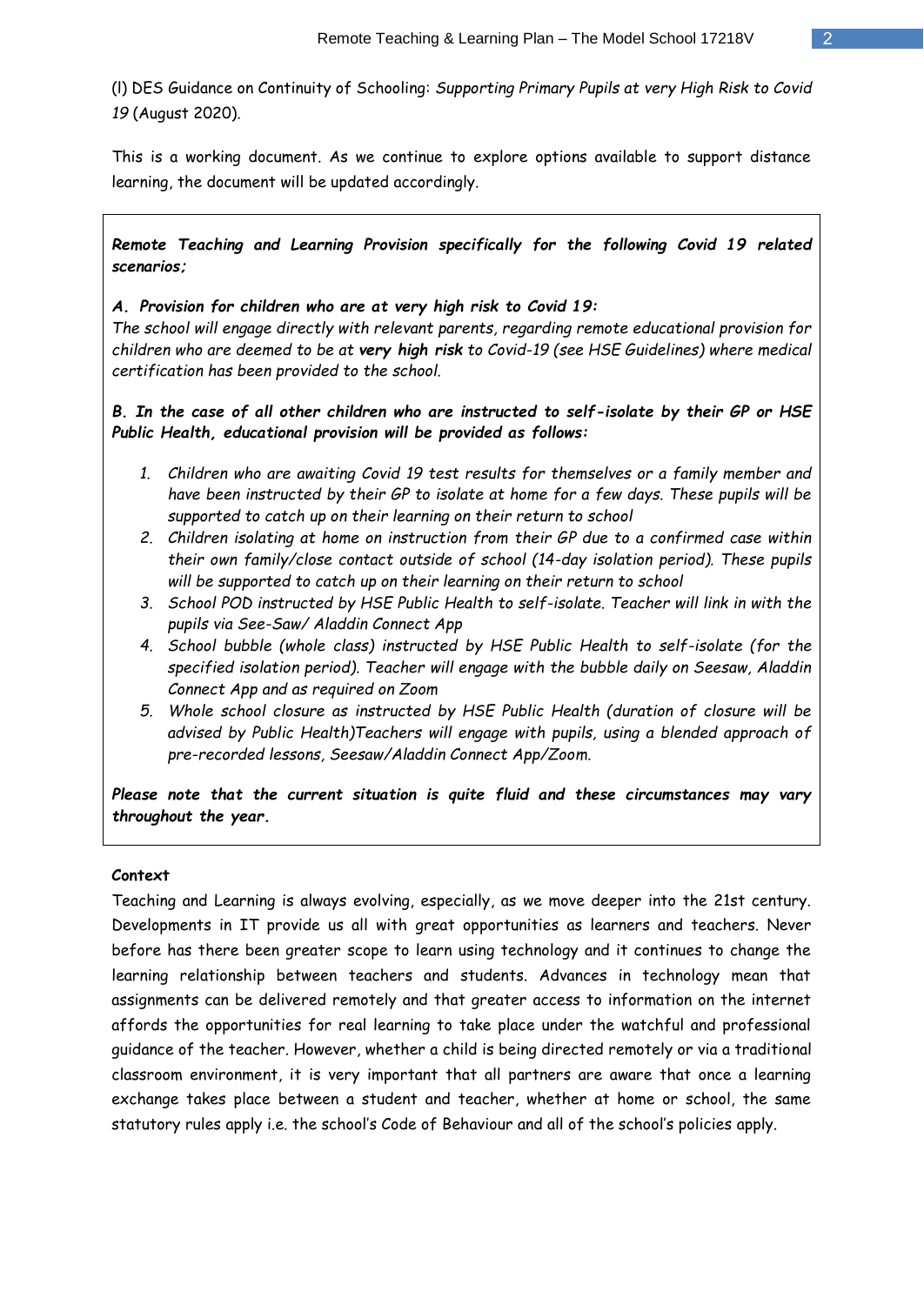We recognise that online collaboration is essential for distance learning and that families are in favour of increased opportunities to maintain the connection between school and home. The Model School uses a variety of child friendly, online tools, which assist in providing more effective teaching and learning, while also enabling greater communication between staff, families and students.

## **Guidelines for good online communication in The Model School:**

- 1. Under no circumstances should pictures or recordings be taken of video calls.
- 2. Staff, families and students are expected to behave in an appropriate, safe, respectful and kind manner online.
- 3. It is the duty of parents/guardians to supervise children while they are working online and to ensure that any content submitted to their teacher is appropriate.
- 4. Staff members will communicate with pupils and their families through established apps (e.g. Seesaw, Aladdin Connect).
- 5. Any electronic forms of communication will be for educational purposes and to allow for communication with families.
- 6. Students and staff will communicate using tools which have been approved by the school and of which parents have been notified (Seesaw, Zoom)
- 7. Parental permission will be acquired before setting up a profile for a pupil on a communication forum.
- 8. For video/Zoom calls, parental permission is implied, as the link to a video call will be communicated via the parent/guardian's email address. Essentially, by virtue of the pupil logging on to the call, permission is assumed.
- 9. For security reasons, passwords will be provided to families, where applicable.
- 10. The Model School cannot accept responsibility for the security of online platforms, in the event that they are compromised.

The Model School will use online platforms for communicating and connecting with families/pupils. Our 'Remote Teaching and Learning Plan' will include a combination of assigned work (Aladdin Connect), pre-recorded lessons (Seesaw) and live sessions (Zoom) where appropriate.

## 1: **Aladdin Connect App**:

Staff will communicate regularly with parents and pupils via the Aladdin Connect App. All families are asked to download the Aladdin Connect App and to check it daily for updates and important information. Teachers will post work for pupils on the app.

Each teacher will be assigned a class e-mail address through which he/she will communicate with parents/guardians and vice-versa. Parental queries will be addressed during school hours only (9:00-2:40) and should relate strictly to your child's teaching, learning & wellbeing.

## 2: **Seesaw:**

*Seesaw Class App* is for our pupils to connect to their folder and they then have the option of uploading items to their folder for their teacher to see. This app is used from Junior Infants –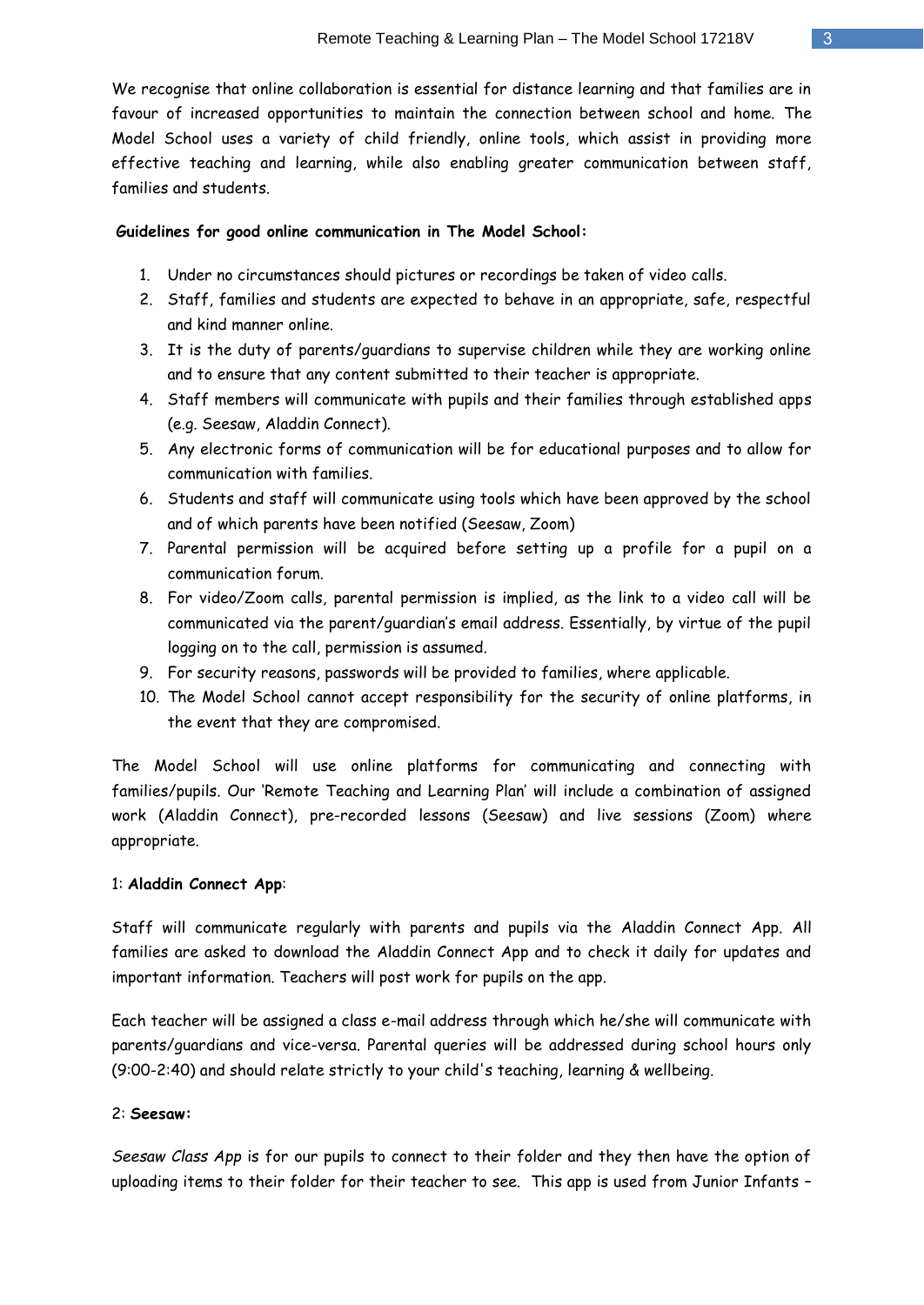Sixth Class and requires a QR Code / Login Password which has been provided by the class teacher. Parental consent is required prior to using this app. Each child will be assigned an individual access code. Unfortunately, single family login is not facilitated on Seesaw. Some lessons will be pre -recorded, planned and uploaded via Seesaw.

## **3. Zoom**

Zoom is a video-conferencing platform which will enable teachers, staff and pupils to connect via a live link. Teachers may connect with pupils or parents using pre-arranged Zoom Meetings.

## **Rules for pupils using online communication methods:**

For submitting learning:

- 1. **Submit work and pictures that are appropriate** have an adult take a look at your work before you send it.
- 2. Use **kind and friendly words**.

For video calls/Zoom:

- 1. Remember to ensure you join each Zoom meeting using your family name.
- 2. Pictures or recordings of the video call are not allowed.
- 3. Remember our school rules they are still in place, even online.
- 4. Set up your device in a quiet space, with no distractions in the background.
- 5. Join the video with your microphone muted.
- 6. Raise your hand before speaking, just like you would do in class.
- 7. If you have the chance to talk, speak in your normal voice, using kind and friendly words.
- 8. Show respect by listening to others while they are speaking.
- 9. Ensure that you are dressed appropriately for the video call.
- 10. Be on time set a reminder if it helps.
- 11. Enjoy! Don't forget to wave hello to everyone when you join!

## **Guidelines for parents and guardians:**

For learning

- 1. It is the responsibility of parents and guardians to ensure that pupils are supervised while they work online.
- 2. Check over the work which pupils send to their teacher, ensuring it is appropriate and is your child's best work.
- 3. Continue to revise online safety measures with pupils.

## For video calls/Zoom

1. Under no circumstances should pictures or recordings be taken of video calls.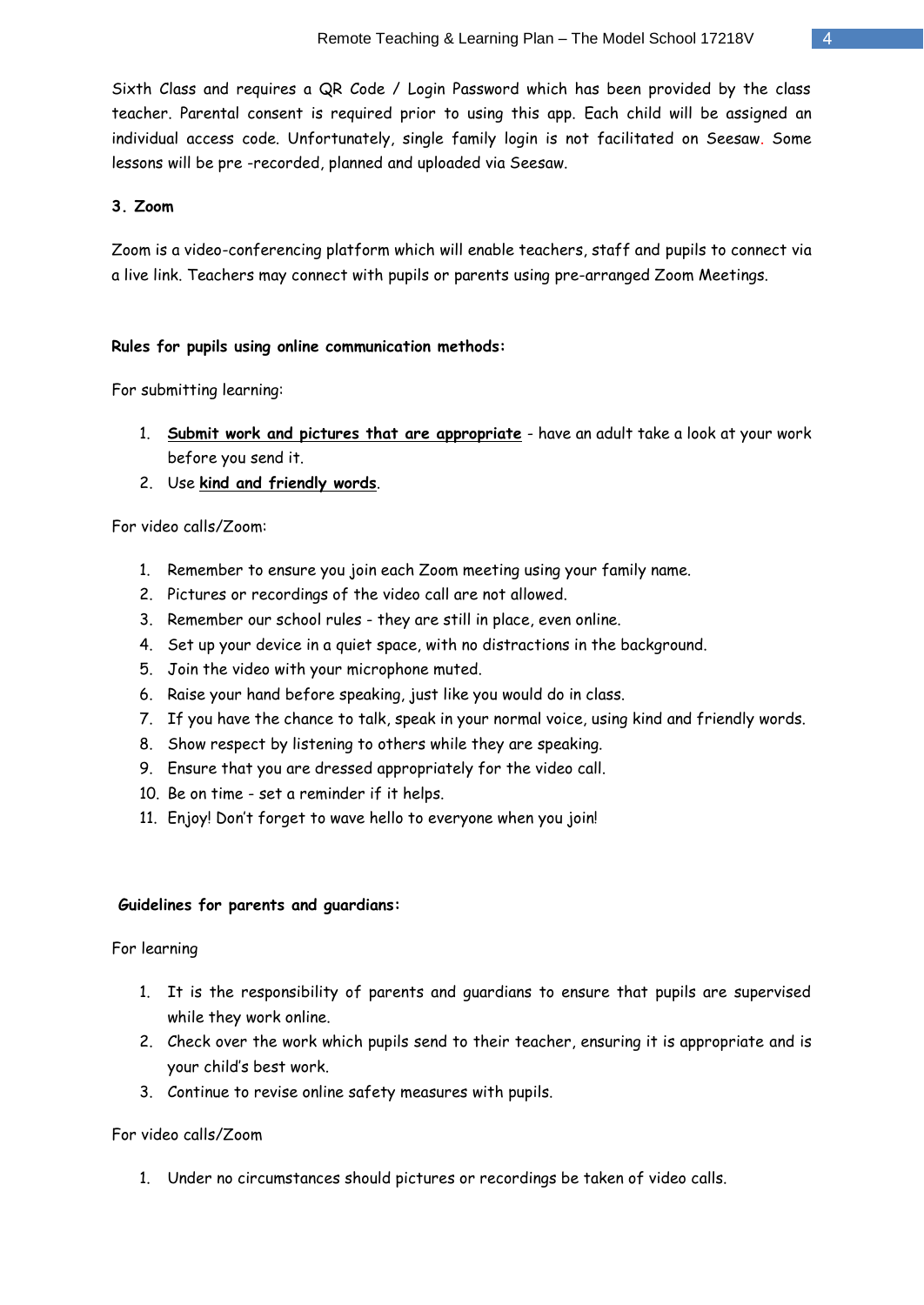- 2. Ensure that the school has the correct email address for inviting you to join apps and meetings.
- 3. The main purpose of a video call is to engage in online learning activities while maintaining a social connection between the school staff and pupils. Encourage pupils to listen and enjoy the experience.
- 4. Be aware that when participating in group video calls, you can be seen and heard unless you are muted or have disabled your camera.
- 5. You will automatically enter a waiting room when the code for a Zoom call has been entered. Please note that school staff will only accept users into video call if you can be identified by the display name on your zoom account. (i.e. Family Name)
- 6. Please ensure that your child is on time for a scheduled video, or they may be locked out. Please request to join the Zoom call approximately five minutes before the scheduled start time. This will give school staff time to verify your email address.
- 7. Make sure to familiarise your child with the software in advance. For video in particular, show them how to mute/unmute and turn the camera on/off.
- 8. Participants in the call should be dressed appropriately.
- 9. An appropriate background/room should be chosen for the video call.
- 10. For detailed information on GDPR and Zoom, please visit<https://zoom.us/privacy>

It is important to note that any breach of the above guidelines may result in a discontinuation of this method of communication. A breach may also result in a person being immediately removed from a meeting or a meeting being immediately terminated.

## **Remote Teaching and Learning Protocols for Students:**

- Check assigned work each day
- Communication may only take place during normal school hours
- The normal school calendar will apply
- The following school policies apply to remote teaching and learning:
	- Code of Behaviour
	- Anti- Bullying Policy
	- Acceptable Use Policy
- Teaching and Learning best practice will continue to apply, with students expected to present all assignments to the best of their ability and on time, where possible in this evolving and unprecedented situation
	- o In so far as possible, provision for SEN students will be made when using Remote Learning methodologies
	- o In so far as possible, provision for student at very high-risk to Covid 19 will be made when using Remote Learning methodologies.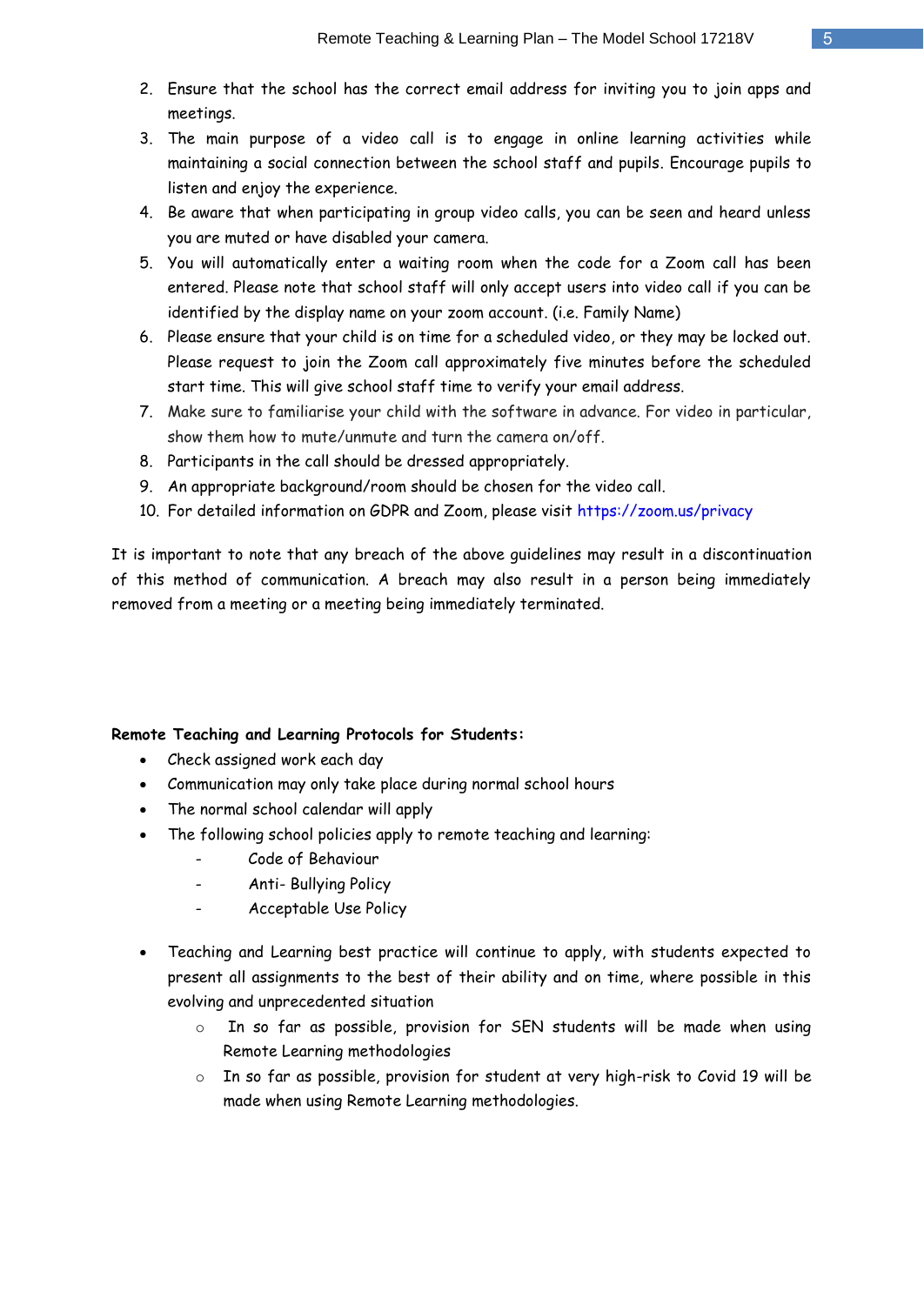## **Remote Teaching and Learning Protocols for Parents**

- We ask parents/guardians to ensure protocols for students are adhered to
- Check-in on their child's school work on a daily basis and talk to their child about the work being assigned
- The *health and wellbeing of all is paramount*. Circumstances may change for any of us unexpectedly, teachers or parents, so please keep schooling in perspective and do not allow anything school related to impinge on your child negatively. You are the primary educator of your child and you make those calls. We encourage a little work every week day for routine. We provide work and guidance and ask parents and pupils to do their best and that is all.

## **Remote Teaching and Learning Protocols for Teachers/SNA's**

- Check uploaded work each day
- Normal communication will take place during normal school hours although some notifications may come in out of hours
- The normal school calendar will apply
- The following school policies apply to remote teaching and learning:
	- o Child Protection Policy
	- o Data Protection Policy
- Teaching and Learning best practice will continue to apply with students expected to present all assignments to the best of their ability and on time, where possible.

## **Summary:**

→**Do what you can, within your circumstances**. Forget about following books and workbooks outside of the work set by teachers for the moment.

→There will be no school work set for planned school closures/holidays. There will be no interaction on Teacher email/Zoom/Seesaw during these times

 $\rightarrow$  Please keep abreast of postings on the Aladdin Connect App- it is our main mode of communication going forward.

 $\rightarrow$ We ask parents/guardians, students and teachers to ensure protocols are adhered to at all times.

→If you have yet to connect to any of the on-line platforms/Aladdin Connect App, please do so. *If you are experiencing difficulties please email the school and we will assist you in any way that we can. Please contact the school with any further queries you may have.*

We thank the school community for adhering to the above guidelines for everyone's safety and welfare.